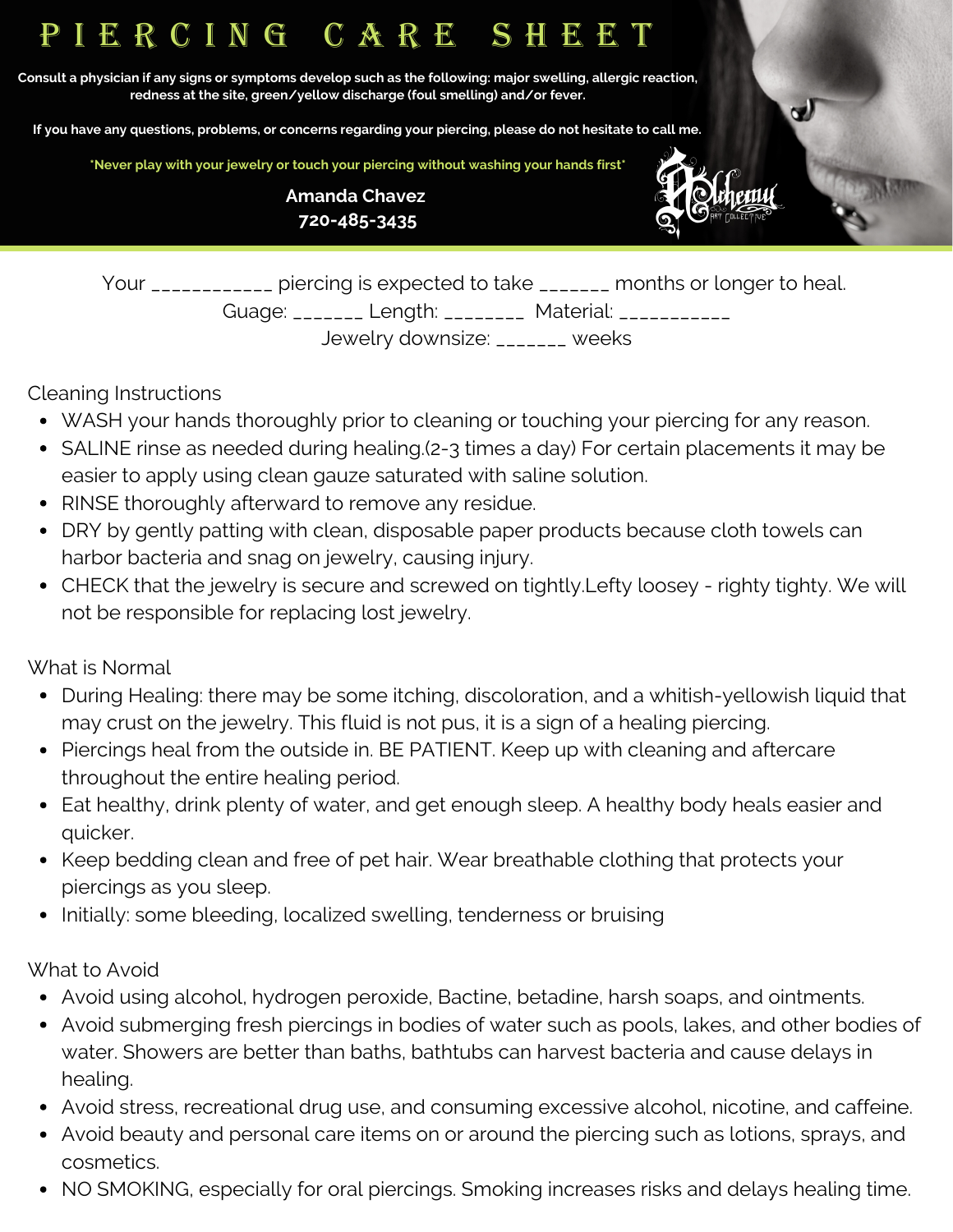# P I E R C I N G C A R E S H E E T

Consult a physician if any signs or symptoms develop such as the following: major swelling, allergic reaction, **redness at the site, green/yellow discharge (foul smelling) and/or fever.**

If you have any questions, problems, or concerns regarding your piercing, please do not hesitate to call me.

**\*Never play with your jewelry or touch your piercing without washing your hands first\***



 $\mathbf{C}$ 

**Amanda Chavez 720-485-3435**

## **ORAL PIERCING INFO**

- To reduce swelling: Take an over the counter anti-inflammatory such as ibuprofen according to
- package directions. Ice and cold foods can help with swelling and discomfort, but AVOID the use of straws.
- Use a saline solution to rinse mouth after eating, drinking, or smoking.
- Use antimicrobial or antibacterial alcohol-free mouthwash at least twice a day.
- Rinse for 30-60 seconds each time.
- For lip piercings, follow Body Piercing Info below for the outside of piercing and Oral Piercing
- Info for inside the mouth.
- Avoid playing with the jewelry! This can cause permanent damage to teeth and oral structures.
- Sleep with your head elevated above your heart for the first few nights.

### **BODY PIERCING INFO**

#### **H2Ocean**

- Wash hands thoroughly with soap and water before touching or cleaning your piercing.
- Use a clean Q-tip to remove any debris from the jewelry. I.e. blood, plasma, and dead skin cells.
- Use H2Ocean's foam soap with a Q-tip to clean around your piercing for about 10-15 seconds, until foam has evaporated.
- Moving or rotating the jewelry is not necessary during cleaning or rinsing.

### **Wound Wash**

- Wash hands thoroughly with soap and water before touching or cleaning your piercing.
- Use a clean Q-tip to remove any debris from the jewelry. I.e. blood, plasma, and dead skin cells.
- Usa a sterile saline Wound Wash with cotton rounds to soak your piercing for 10-15 minutes.
- Moving or rotating the jewelry is not necessary during cleaning or rinsing.